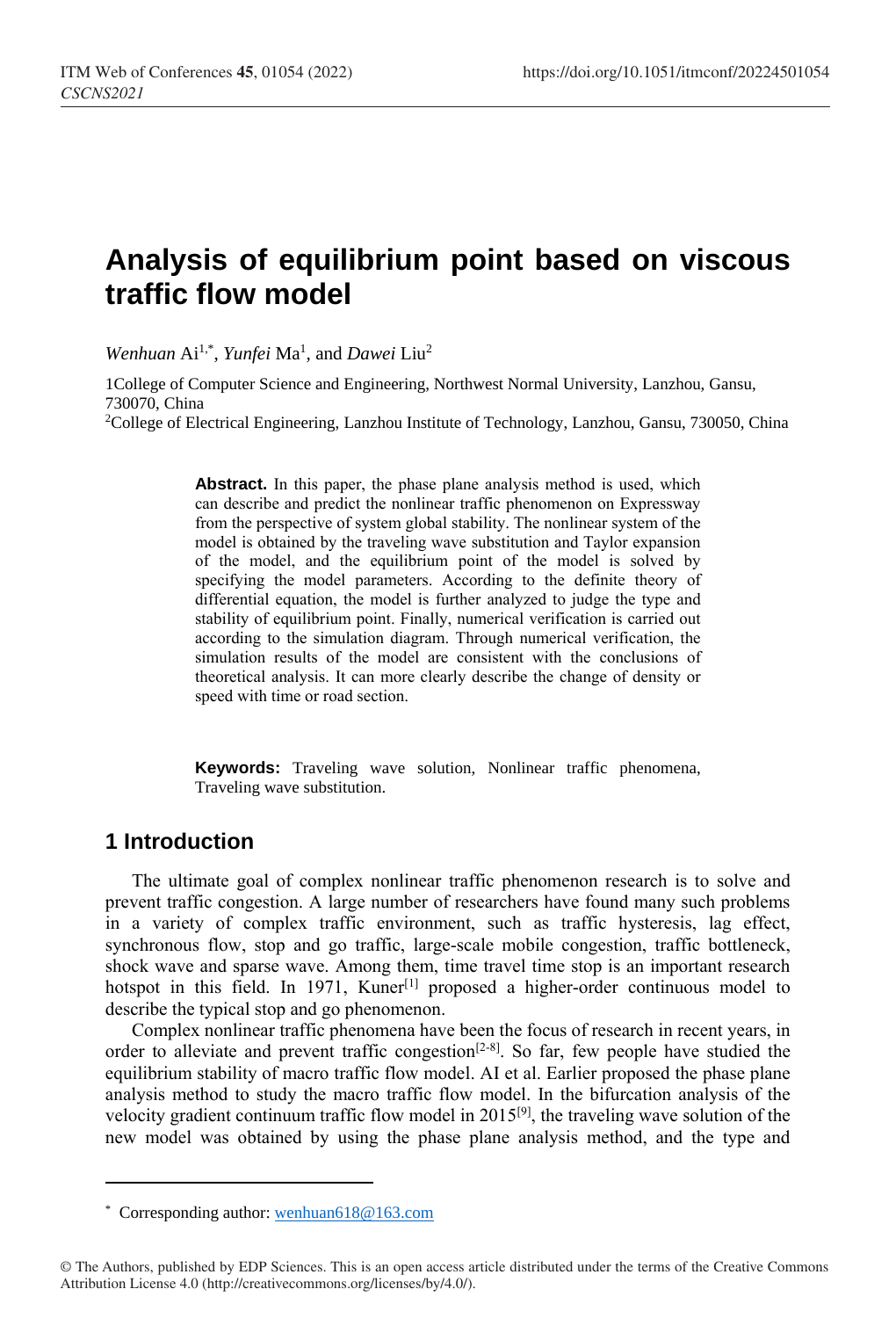stability of the equilibrium point were analyzed and measured. This method can describe and predict the nonlinear traffic phenomena on Expressway from the perspective of system global stability. Through variable substitution, the macro traffic flow model is transformed into a new model suitable for phase plane analysis. The traffic flow problem can also be transformed into the stability analysis of the system. When the traffic flow appears stop and go traffic phenomenon and the traffic flow fluctuation tends to be unstable, there will be curves diverging to infinity on the phase plane, and many curves tend to infinity, while the most stable traffic conditions with small fluctuation are only concentrated in a small area close to the initial value. The phase plan can describe various nonlinear phenomena in traffic flow and provide basis for traffic control decision-making.

The rest of this article is organized as follows. In the second section, we discussed the model and its derivation. In the third section, we deduced the balance point type and stability of the model, and discussed the classification and stability of the model balance point. In the fourth section, a numerical simulation is performed. The fifth part summarizes the full text.

### **2 Model and its derivation**

Next, we take the model proposed by Kerner et al. As an example to analyze the branching phenomenon of traffic flow. The model consists of the following two equations: local vehicle number conservation equation and local vehicle number conservation equation:

$$
\frac{\partial \rho}{\partial t} + \frac{\partial (\rho v)}{\partial x} = 0 \tag{1}
$$

and an equation of motion:

$$
\frac{\partial v}{\partial t} + v \frac{\partial v}{\partial x} + \frac{C^2(\rho)}{\rho} \frac{\partial \rho}{\partial x} = \frac{V_e(\rho) - v}{T} + \mu_0 \frac{\partial^2 v}{\partial x^2}
$$
(2)

Suppose that there are traveling wave solutions  $\rho(z)$  and  $v(z)$  in the model, where  $z = x - ct$  is the traveling wave velocity  $c < 0$ . by using the above results and substituting them into equations (1) and (2), we can get the following results:

$$
-c\rho_z + q_z = 0 \tag{3}
$$

$$
-c\frac{\partial v}{\partial z} + v\frac{\partial v}{\partial z} + \frac{C^2(\rho)}{\rho}\frac{\partial \rho}{\partial z} = \frac{1}{T}(V_e(\rho) - v) + \mu_0 \frac{\partial^2 v}{\partial x^2}
$$
(4)

From formula (3):

$$
v_z = \frac{c\rho_z}{\rho} - \frac{q\rho_z}{\rho^2}
$$
 (5)

$$
v_{zz} = \frac{c\rho - q}{\rho^2} \rho_{zz}
$$
 (6)

Then, take  $(5)-(6)$  into  $(3)$  and rewrite  $(3)$ , we can get: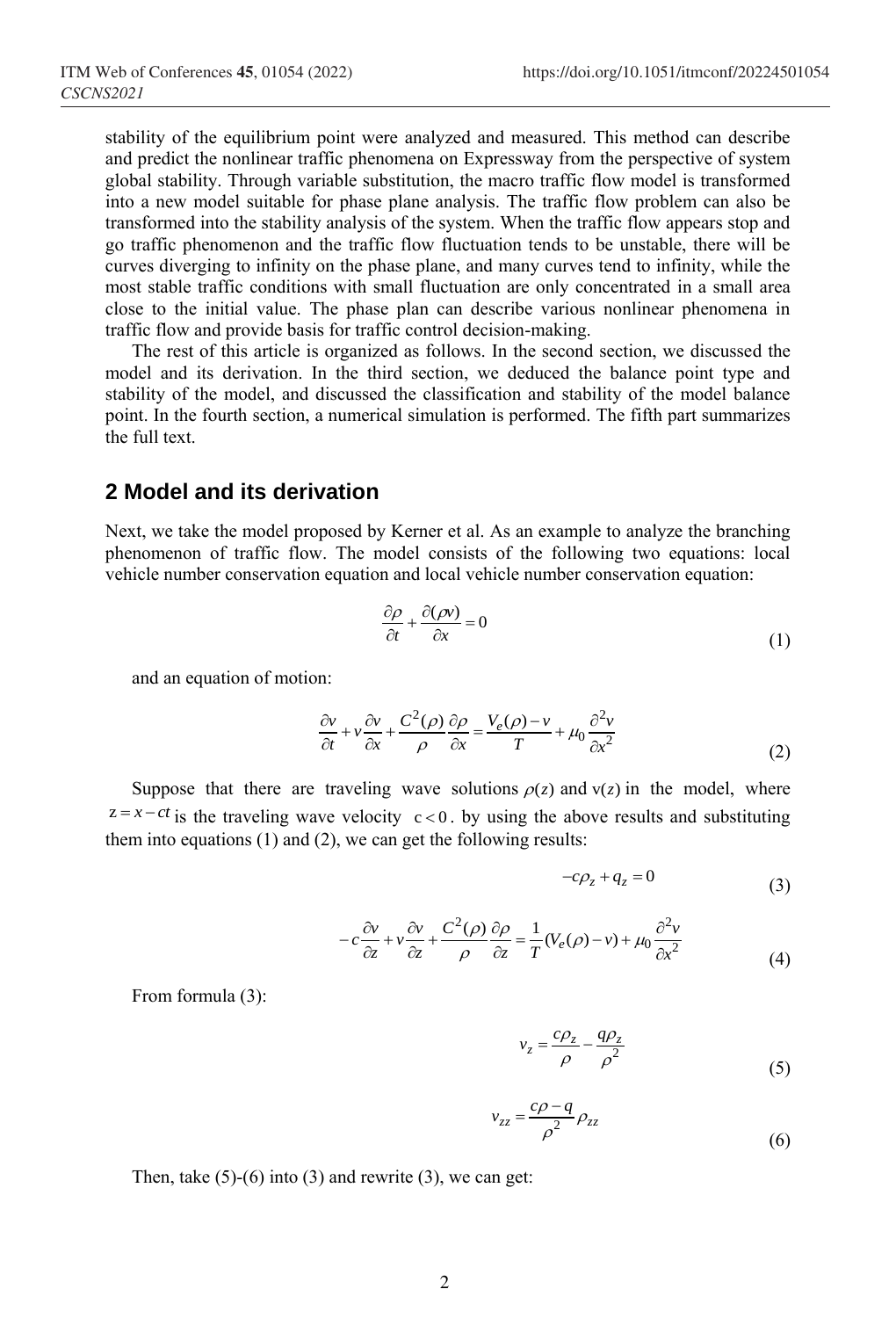$$
\rho_{zz} + \rho_z \left(\frac{c}{\mu_0} - \frac{c\rho + q_*}{\rho \mu_0} + \frac{C^2(\rho)\rho}{\mu_0 q_*}\right) - \frac{\rho(v_e \rho - c\rho - q_*)}{T\mu_0 q_*} = 0
$$
\n(7)

Simplify the second order ordinary differential equation about  $\rho(z)$ :

$$
\rho_{zz} - G(\rho, q_*)\rho_z - F(\rho, c, q_*) = 0 \tag{8}
$$

Among them:

$$
G(\rho, c, q_*) = -\left(\frac{c}{\mu_0} - \frac{c\rho + q_*}{\rho\mu_0} + \frac{C^2(\rho)\rho}{\mu_0 q_*}\right)
$$
\n(9)

$$
F(\rho, c, q_*) = \frac{\rho(v_e \rho - c\rho - q_*)}{T\mu_0 q_*}
$$
\n(10)

Let  $y = \frac{dp}{dz}$  $y = \frac{d\rho}{dt}$ , equation (10) can be transformed into a system of first-order ordinary differential equations:

$$
\begin{cases}\n\frac{d\rho}{dz} = y \\
\frac{dy}{dz} = G(\rho, q_*)y + F(\rho, c, q_*)\n\end{cases}
$$
\n(11)

## **3 The balance point type and stability of the model**

The linear representation of the system can be obtained by Taylor expansion of equation (11):

$$
\begin{cases}\n\rho = y \\
y = G(\rho_i, q_*)y + F'(\rho_i, c, q_*) (\rho - \rho_i)\n\end{cases}
$$
\n(12)

Therefore, the Jacobian matrix of the system at the equilibrium point can be obtained as:

$$
L = \begin{bmatrix} 0 & 1 \\ F_i & G_i \end{bmatrix}
$$
 (13)

The corresponding characteristic equation is:

$$
\lambda^2 - G_i \lambda - F_i = 0 \tag{14}
$$

Where  $G_i(\rho_i, c, q_*) = G(\rho, c, q_*)$  and  $F = F(\rho, c, q_*)$  get:

$$
G_i(\rho_i, c, q_*) = -\left(\frac{c}{\mu_0} - \frac{c\rho_i + q_*}{\rho_i\mu_0} + \frac{C^2(\rho)\rho_i}{\mu_0 q_*}\right)
$$
\n(15)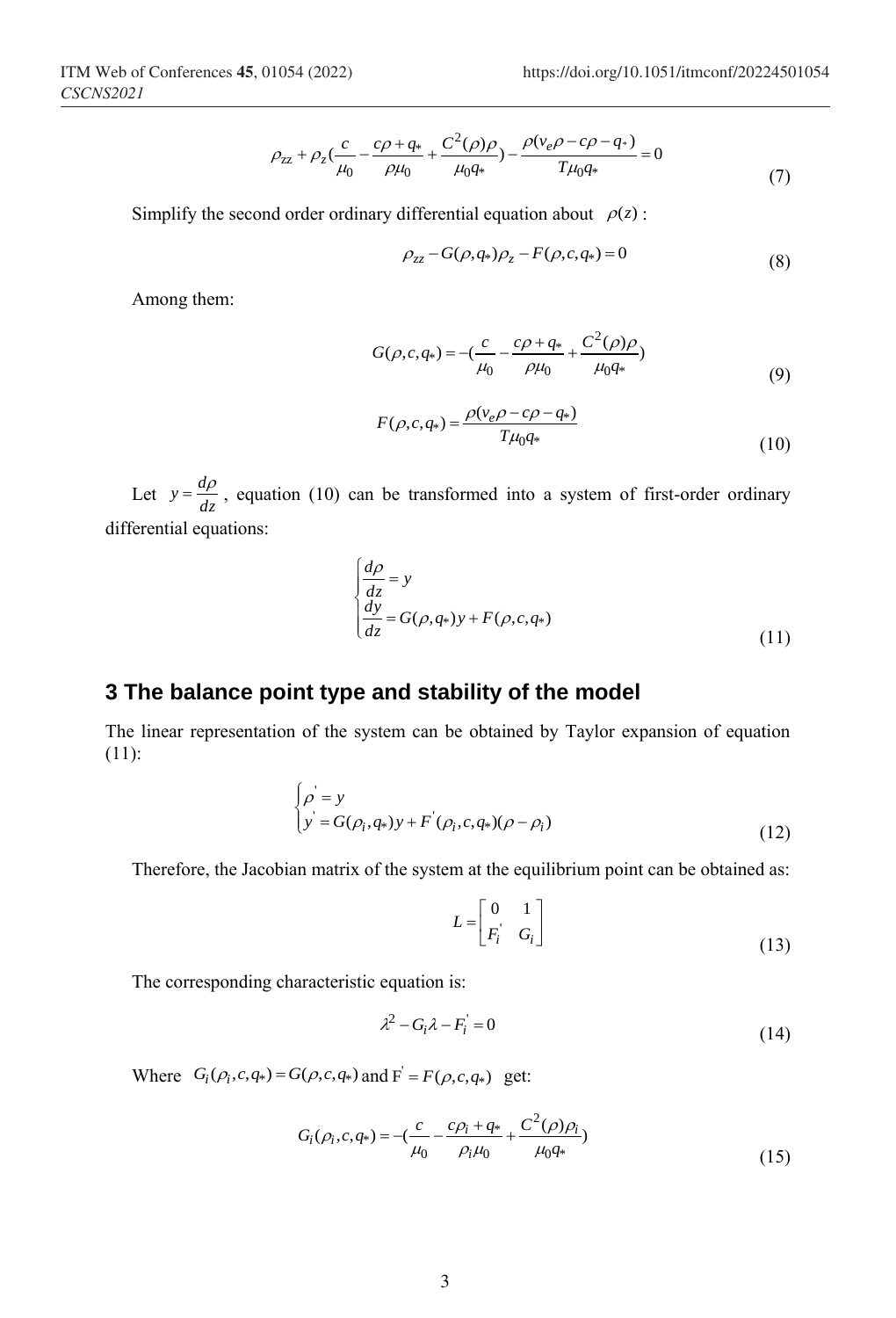$$
F = -\frac{\rho_i}{T\mu_0 q_*} [c - \rho_i V_e(\rho_i) - V_e(\rho_i)]
$$
\n(16)

Since at the equilibrium point  $(\rho_i, 0)$ ,  $F = 0$ , then  $q_* + c\rho_i - \rho_i V_e(\rho_i) = 0$ , then  $F_i$  can be written as:

$$
F_i = \frac{q_* + \rho_i^2 V_e(\rho_i)}{T\mu_0 q_*}
$$
\n(17)

From the Hartman-Gorban linearization theorem, we know that the nonlinear system (11) and the linear system (12) have the same equilibrium point. Select the balance velocity function proposed in [10]:

$$
V_e[\rho] = v_f\{[1 + \exp(\frac{\rho/\rho_m - 0.25}{0.06})]^{-1} - 3.72 \times 10^{-6}\}
$$

Here,  $v_f$  represents the free flow velocity, and  $\rho_m$  Represents the maximum density.

The values of the parameters in the model in this chapter are as follows:  $v_f = 30 \text{m/s}, \rho_m = 0.2 \text{ veh/m}, \tau = 10 \text{s}, \tau_0 = 11 \text{m/s}, \mu_0 = 550.$  From the above discussion and  $(11)-(12)$ , the type and stability of the equilibrium point can be judged, as shown in Table 1, where the equilibrium point is represented by  $\rho_i(i=1,2,3)$ .

**Table 1** Types of equilibrium points and their stability when model parameters are

| $P_1$                      | $P_2$                                | $P_3$                                |                                      |
|----------------------------|--------------------------------------|--------------------------------------|--------------------------------------|
| $0.0065$                   | $0.0938$                             | $0.1447$                             |                                      |
| $(c,q) = (-1.3710.2)$      | $F_i > 0$                            | spiral point                         | $F_i > 0$                            |
| $(c,q) = (-1.3710.2)$      | Saddle point                         | Stable for $z \rightarrow +\infty$   | Unstable for $z \rightarrow +\infty$ |
| $0.0223$                   | $0.0594$                             | Unstable for $z \rightarrow +\infty$ |                                      |
| $(c,q) = (-1.380.64)$      | $F_i > 0$                            | spiral point                         |                                      |
| $(c,q) = (-1.380.64)$      | $F_i > 0$                            | spiral point                         |                                      |
| $(c,q) = (-1.380.64)$      | Isaddle point                        | Stable for $z \rightarrow +\infty$   |                                      |
| $z \rightarrow \pm \infty$ | Unstable for $z \rightarrow +\infty$ | Unstable for $z \rightarrow -\infty$ |                                      |

given, 
$$
\Delta_i = G_i^2 + 4F_i^{\prime}
$$
, i = 1,2

### **4 Numerical simulation**

The two sets of parameters in Table 1 are selected to simulate the stability of the nonlinear system (11) at the equilibrium point. The phase plan near the balance point is shown in Figure 1 and Figure 2. The equilibrium point is  $(\rho_i, 0)$ , and  $i = 1, 2, 3$ ,  $\rho_1 < \rho_2 < \rho_3$ . It can be seen from the figure that the balance point type of the system and the stability changes near the balance point are consistent with the theoretical analysis results in Table 3.1.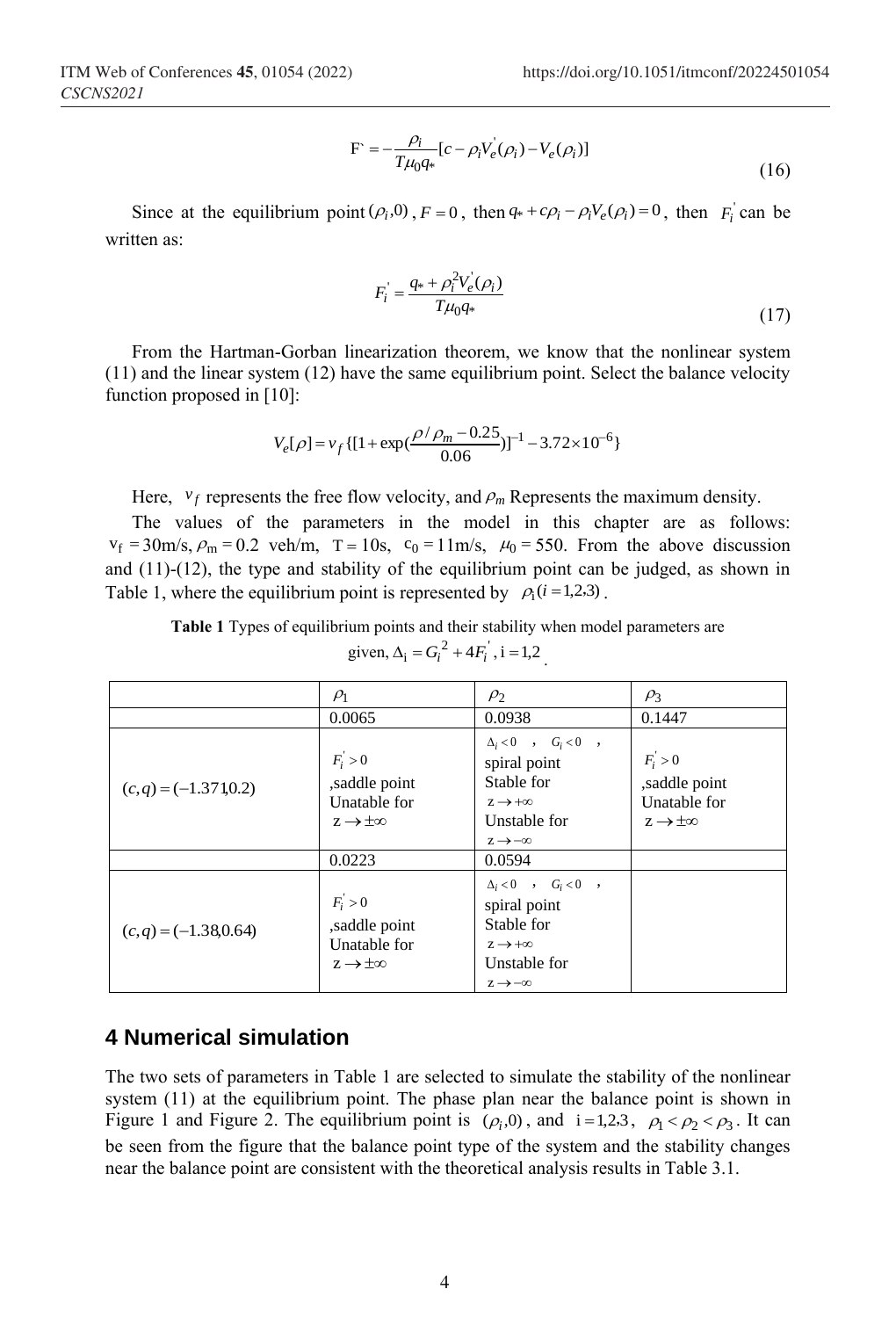

**Fig. 1.** Phase plane  $\rho$  - y trajectory diagram, where traveling wave velocity  $c = -1.371$ , traveling wave parameter  $q_* = 0.2$ .



**Fig. 2.** Phase plane  $\rho$  - y trajectory diagram, where traveling wave velocity  $c = -1.38$ , traveling wave parameter  $q_* = 0.64$ .

Figure 1 corresponds to the first situation in Table 1. It can be seen from Table 1 that when  $z \rightarrow \pm \infty$ , the system is unstable at the equilibrium point  $(\rho_1, 0)$ , and its nearby trajectories are far away from this point. When  $z \rightarrow +\infty$ , there are several spiral trajectories close to saddle point  $(\rho_3, 0)$  and tend to focus  $(\rho_2, 0)$ ; when  $z \to -\infty$ , these trajectories are far away from the focus and eventually tend to infinity. It shows that when  $z \rightarrow +\infty$ , the system is stable at  $(\rho_2, 0)$ ; when  $z \to -\infty$ , the system is unstable at  $(\rho_2, 0)$ , the trajectory can be regarded as the system saddle-focus-saddle point solution.

Figure 2 corresponds to the first situation in Table 1. Figure 2 also shows that the system is unstable at the equilibrium point  $(\rho_1, 0)$ . The spiral starting near (0.002,0) tends to focus  $z \to +\infty$  at  $(\rho_2, 0)$ , and the system is stable at this point; when  $z \to -\infty$ , it is far away from focus  $(\rho_2, 0)$ , and the system is unstable.

## **5 Conclusion**

In this paper, the type and stability of equilibrium solutions of Kuhne model are studied by phase plane method. We classify and simulate three types of equilibrium points, and